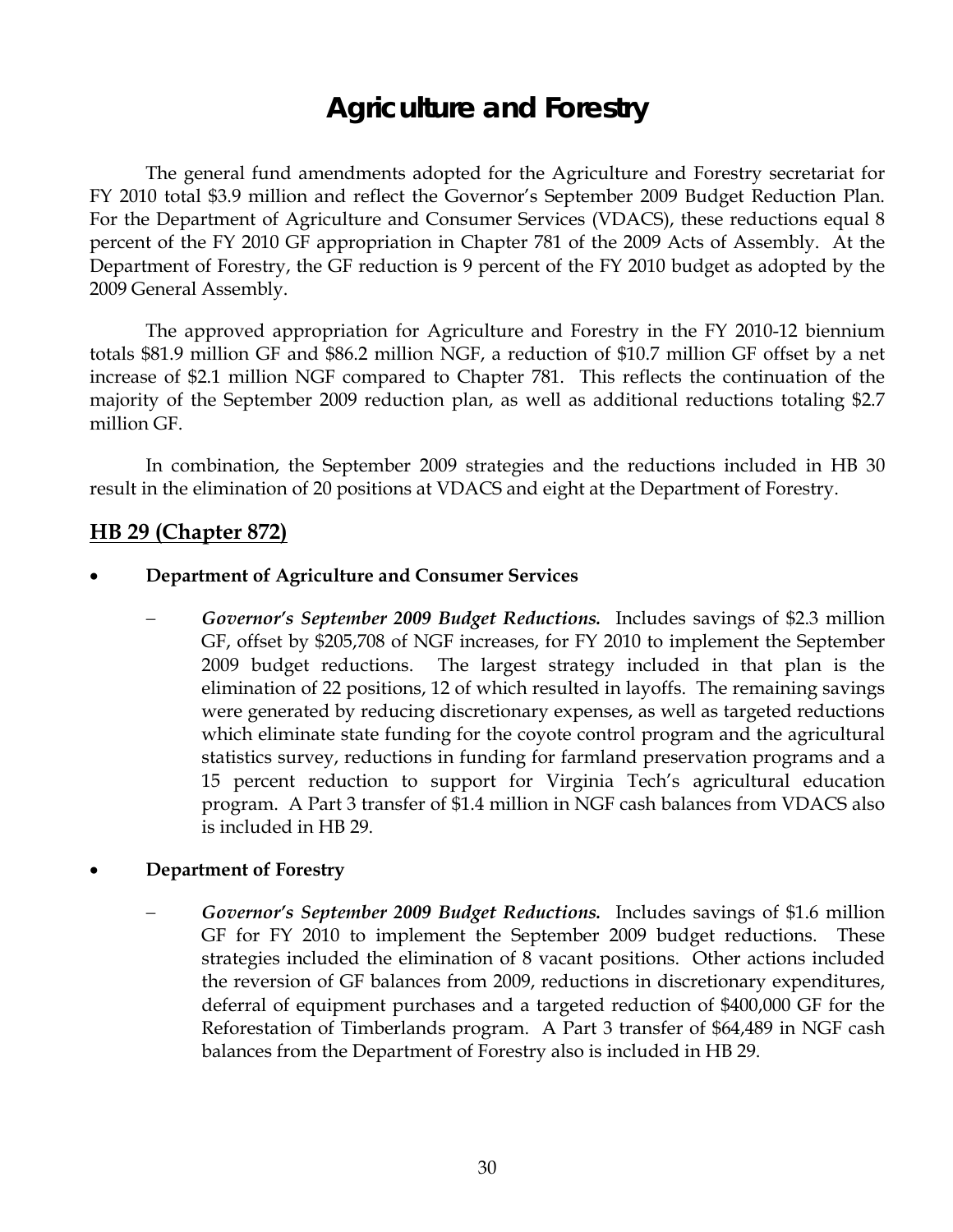# **HB 30 (Chapter 874)**

# • **Department of Agriculture and Consumer Services**

- − *Governor's September 2009 Budget Reductions.* Continues the on-going strategies contained in September 2009 and generates additional savings by shifting certain general fund costs to nongeneral fund support. Also included is the elimination of funding for 3 positions in agricultural education at Virginia Tech that have been funded by VDACS. In combination, these generate savings of \$2.0 million GF in FY 2011 and \$2.9 million in FY 2012.
- − *Distribute Central Appropriations Reductions to Agency*. Reflects technical adjustments transferring GF savings of \$815,117 each in FY 2011 and FY 2012 from changes to benefit contribution rates and other centrally funded items.
- *Increase Food Inspection Fee.* Increases the annual food inspection fee from \$40 to \$100 in order to cover the direct costs of the food inspection program. This results in a decrease of \$540,000 GF each year, which is offset with an increase of \$540,000 NGF from the increased fee.
- *Purchase of Development Rights Program.* Reduces funding by \$300,000 GF each year for matching grants for the PDR program in the office of farmland preservation. This amendment will leave \$100,000 GF each year for the program.
- *Wine Promotion Fund.* Increases funding each year by \$745,000 GF for the Virginia Wine Promotion Fund to promote Virginia farm wineries. A companion amendment to Part 3 reduces the amount of ABC taxes transferred to the general fund. These changes reflect legislation passed by the 2010 General Assembly to dedicate the portion of the wine liter tax from farm wineries to the Fund.
- − *Weights and Measures Inspections.* Provides language authorizing the Commissioner to accept the results of certified private service agency inspections in lieu of state inspections of weights and measures devices. Such inspections would have to be reported to the Commissioner on at least an annual basis. Any device found to not be in compliance with current regulations could not be used again commercially until it is repaired and re-inspected by either a VDACS inspector or a service agency licensed by VDACS.
- Food Inspection Back-Up System. Includes \$135,000 GF in FY 2011 and \$95,000 GF in FY 2012 to move the food inspection computer system to ensure appropriate disaster recovery services to address findings of the Auditor of Public Accounts.